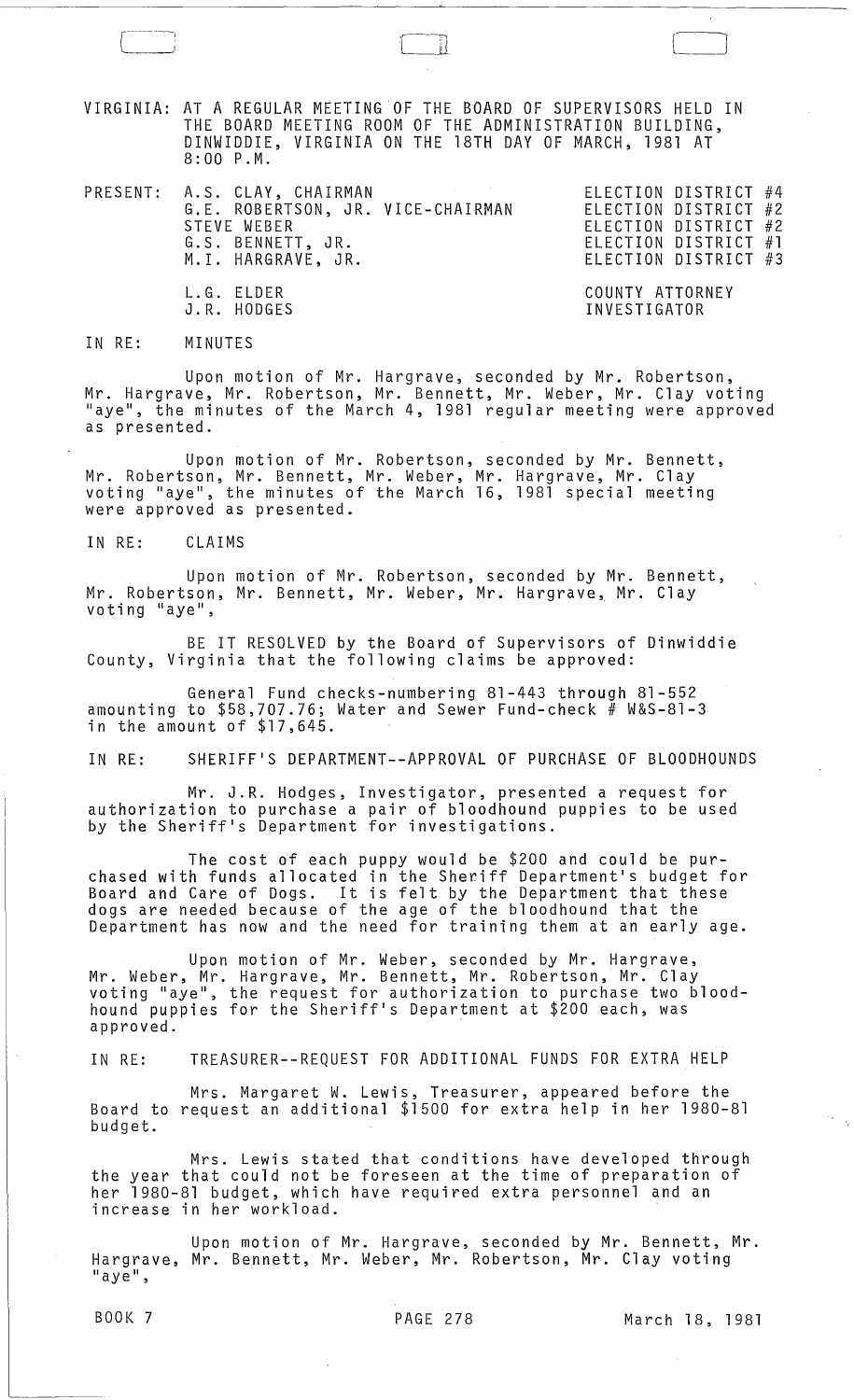BE IT RESOLVED by the Board of Supervisors of Dinwiddie County, Virginia that an additional appropriation of \$1500 be approved for Extra Help for the Treasurer in the 1980-81 budget.

IN RE: 1981 VIRGINIA PROGRAM--AUTHORIZATION TO PARTICIPATE

Upon motion of Mr. Hargrave, seconded by Mr. Weber, Mr. Hargrave, Mr. Weber, Mr. Bennett, Mr. Robertson, Mr. Clay voting "aye", the following resolution was adopted:

WHEREAS, the County of Dinwiddie is eligible to participate as a potential employer for college students desiring employment during the period from June 15 to September 1, 1981; and

WHEREAS, these students will be from Dinwiddie County at a cost of 31% of the student's gross wages with Workmen's Compensation provided by the Virginia Program; and

WHEREAS, the School Board has expressed a need for one student at the Senior High School;

NOW THEREFORE BE IT RESOLVED by the Board of Supervisors of Dinwiddie County, Virginia that application be made to the Virginia Program to have the County designated as a potential employer for college students, available from the approved starting date through September 1, 1981.

IN RE: TRANSFER OF 1980-81 SCHOOL BOARD FUNDS

Upon motion of Mr. Bennett, seconded by Mr. Weber, Mr. Bennett, Mr. Weber, Mr. Robertson, Mr. Hargrave, Mr. Clay voting "aye", the following transfers within the 1980-81 School Board budget were approved:

| TRANSFER TO                                    | AMOUNT   | FROM                      | AMOUNT   |
|------------------------------------------------|----------|---------------------------|----------|
| 17a Administration<br>17b2 Other Instructional | \$7,980  | 17b1 Instruction          | \$7,980  |
| Costs<br>17c Attendance & Health               | 4,880    | 17g Fixed Charges         | 4,880    |
| Services                                       | 140      | 17g Fixed Charges         | $140$    |
| 17d2 Replacement of Trans-                     |          | 17d1 Pupil Transportation |          |
| portation Vehicles                             | 32,000   | Optional <b>compared</b>  | 32,000   |
| 17e School Food Service                        | 27,960   | 17d1 Pupil Transportation |          |
|                                                |          | Optional                  | 13,490   |
|                                                |          | 17b1 Instruction          | 14,470   |
| 19 Capital Outlay                              | 3,150    | 17bl Instruction          | 3,150    |
|                                                |          |                           |          |
|                                                | \$76,110 |                           | \$76,110 |

IN RE: COUNTYWiDE RECREATION PROGRAM--YMCA

Mr. Robertson presented Mr. Cleve Wright and Mr. Larry Toombs from the Tri-Cities YMCA to discuss recreation services they could offer to the County. Mr. Robertson stated there was a desire expressed for recreation in the County for ages 6 - 90 and he felt the YMCA was an opportunity to provide recreation without additional cost to the County.

Mr. Wright gave a brief introduction on the YMCA and its expansion. Mr. Toombs, Executive Director, briefly reviewed the services available to the County and suggested that if the Board was interested that they get together for a workshop discussion at another time. He explained that the YMCA had no intention of taking over anyone1s existing programs. They would offer coordination and expertise, and any programs they offered would be on a fee per person basis to be paid by those individuals participating.

Mr. Robertson stated that the County has allocated \$12,000 for recreation through the School Board budget and he felt the YMCA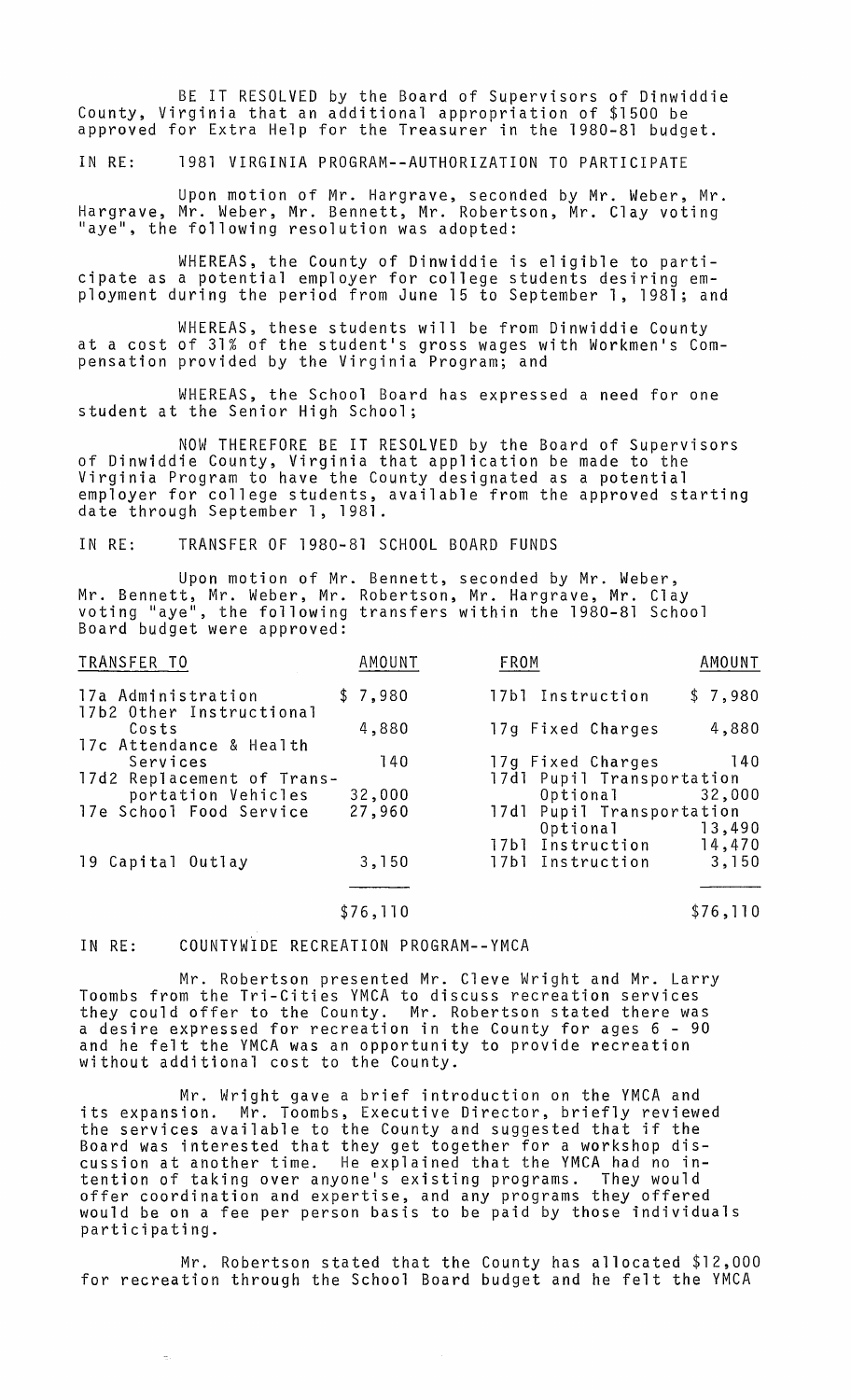could offer expertise to the summer Director. Mr. Hargrave stated that there has always been a problem getting those people in the Northern end of the County to get together as the rural areas have done to provide recreation. He felt the school facilities need to be used, and he was pleased with the idea of the programs being<br>paid for by those who participate.

Mr. Bennett asked how the County could start a program. Mr. Toombs stated that the YMCA would coordinate and publicize the programs, working through someone or an organization already established, in the County. He further stated the costs for utilities and maintenance of a county facility would be figured into the fee charged and returned to the County.

Mr. Hargrave stated that he felt the program should be presented to the School Board since they handled the recreation program.

Upon motion of Mr. Robertson, seconded by Mr. Hargrave, Mr. Robertson, Mr. Hargrave, Mr. Bennett, Mr. Weber, Mr. Clay<br>voting "aye",

BE IT RESOLVED that the Board of Supervisors of Dinwiddie County, Virginia endorses the concept of coordinating recreation in the County with the services provided by the YMCA; and

BE IT FURTHER RESOLVED by the Board of Supervisors of Dinwiddie County, Virginia that a committee be appointed, made up of the necessary factions involved, to further discuss the program and present a recommendation for the Board's consideration.

IN RE: BINGO & RAFFLE PERMIT--EASTSIDE ELEMENTARY PTO

Upon motion of Mr. Weber, seconded by Mr. Robertson, Mr. Weber, Mr. Robertson, Mr. Bennett, Mr. Hargrave, Mr. Clay voting "aye", the following resolution was adopted:

WHEREAS, the Eastside Elementary PTO has made application to the Board of Supervisors for a Bingo & Raffle Permit for calendar year 1981; and

WHEREAS, the PTO meets the requirements as set forth in Section 18.1-340 of the Code of Virginia and has filed the required \$10 fee;

NOW THEREFORE BE IT RESOLVED by the Board of Supervisors of Dinwiddie County, Virginia that the Eastside Elementary School PTO is hereby granted a Bingo & Raffle permit for the calendar year 1981.

IN RE: SOUTHSIDE ELECTRIC COOPERATIVE BRANCH OFFICE

Upon motion of Mr. Hargrave, seconded by Mr. Bennett, Mr. Hargrave, Mr. Bennett, Mr. Weber, Mr. Robertson, Mr. Clay<br>voting "aye", the following letter was approved to be sent to the voting "aye", the following letter was approved to be sent to the<br>Southside Electric Cooperative:

Mr. J. Woodrow Martin President The Board of Directors Southside Electric Cooperative<br>Crewe, Virginia 23930

Dear Mr. Martin:

The Board of Supervisors is extremely pleased that the Southside Electric Cooperative has chosen to locate a branch office and warehouse at Dinwiddie Courthouse. The citizens of Dinwiddie County ware nouse at binwiddle courthouse. The citizens of binwiddle count<br>are very happy at the prospect of the Cooperative putting itself in a position to respond much quicker to their needs. All comments have been most favorable, especially in the area of faster location of problems during a power failure.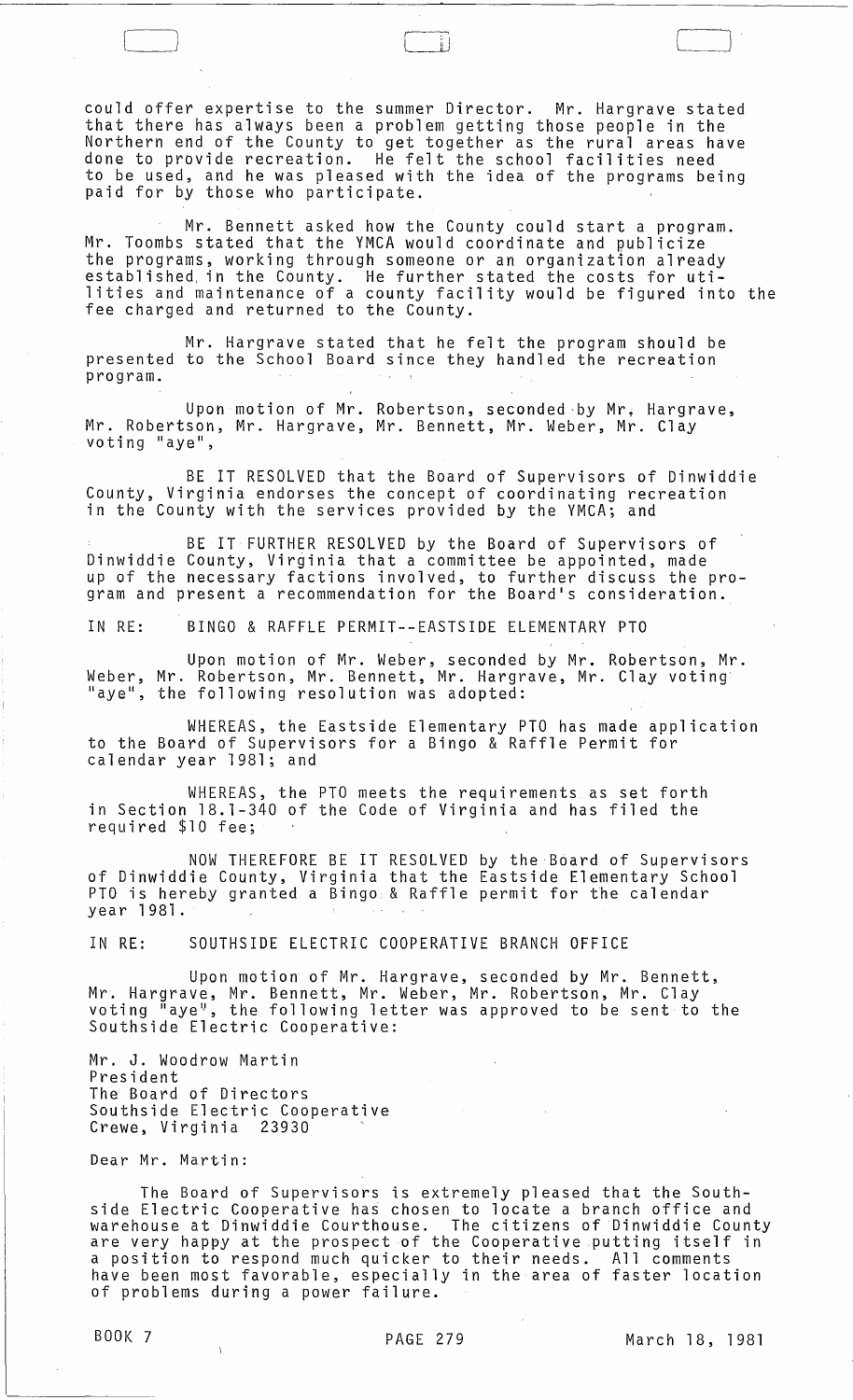Southside Electric Cooperative is providing this same type of service at its branch office located in Altavista. I am sure the co-op customers in the western part of your district appreciate your efforts to provide better service. Those of us who are customers in the eastern portion of the district feel the action to establish a branch at Dinwiddie Courthouse is most appropriate, especially since this area is the fastest growing in the service district.

To paraphrase a sentence that was in your informational handbook introduction, "Southside Electric Cooperative enjoys a healthy relationship with local jurisdictions and officials and it welcomes any suggestions and/or ideas that will help the Cooperative as it seeks to provide efficient, dependable electric energy and service in the future." This was emphasized at your meeting with local government officials on January 8, 1981. For Dinwiddie County, this valued association is twofold, as a local government and as a customer.

For all the citizens of Dinwiddie County, we thank you for your concern and action to provide better service and we look forward to a growing and healthy relationship.

IN RE: FENCING AROUND AIRPORT TRASH DUMPSTER SITE

The County Administrator advised the Board that the Director of Sanitation, John Loftis, had received two proposals on fencing the airport trash dumpster site, but was unable to get a third one. Mr. Loftis also presented to the Board the cost of materials to do the job using men from his department, which he estimated to be \$900. The fencing material would be welded wire.

Mr. Bennett asked how big the trash problem was. Mr. Robertson stated he had visited the site on several occasions and couldn't find where the trash was blowing on property to any great extent.

Mr. Hargrave stated that he thought he remembered a concern expressed for fear of dogs at the location.

Mr. Weber moved that Mr. Loftis be authorized to erect a fence at the site using his men and the materials he proposed for \$900. Mr. Bennett stated that from the comments he heard, he really wondered whether a fence was needed.

The County Administrator stated that he had brought the proposal to the Board because the County has a large investment in the site, and he felt that fencing would show the Board ment in the site, and he felt that fenting would show the Box pressure concerning the appearance of the trash site. Mr. Loftis recommended the site be fenced because he felt there was a problem<br>with trash blowing in the road and on adjacent property. Mr. with trash blowing in the road and on adjacent property. Mr Hargrave suggested that fencing might reduce the workload of cleaning up the area.

Mr. Robertson seconded the motion. Mr. Weber, Mr. Robertson, Mr. Hargrave, Mr. Bennett, Mr. Clay voting "aye", the installation of a fence around the airport dumpster site was approved as presented using the Landfill personnel.

IN RE: CRATER CRIMINAL JUSTICE ACADEMY--APPROVAL OF ADDITIONAL 1980-81 FUNDING

Upon motion of Mr. Hargrave, seconded by Mr. Weber, Mr. Hargrave, Mr. Weber, Mr. Bennett, Mr. Robertson, Mr. Clay<br>voting "aye", the following resolution was adopted:

WHEREAS, due to a reduction in federal funding causing the State to reduce funds allocated to the CCJA, the Board was requested to appropriate an additional \$794.40 to the CCJA for the 1980-81 budget year; and

WHEREAS, at its July 16, 1980 meeting the Board objected to the State's reduction in funds, forcing the localities to pick

 $\overline{\mathbb{R}}$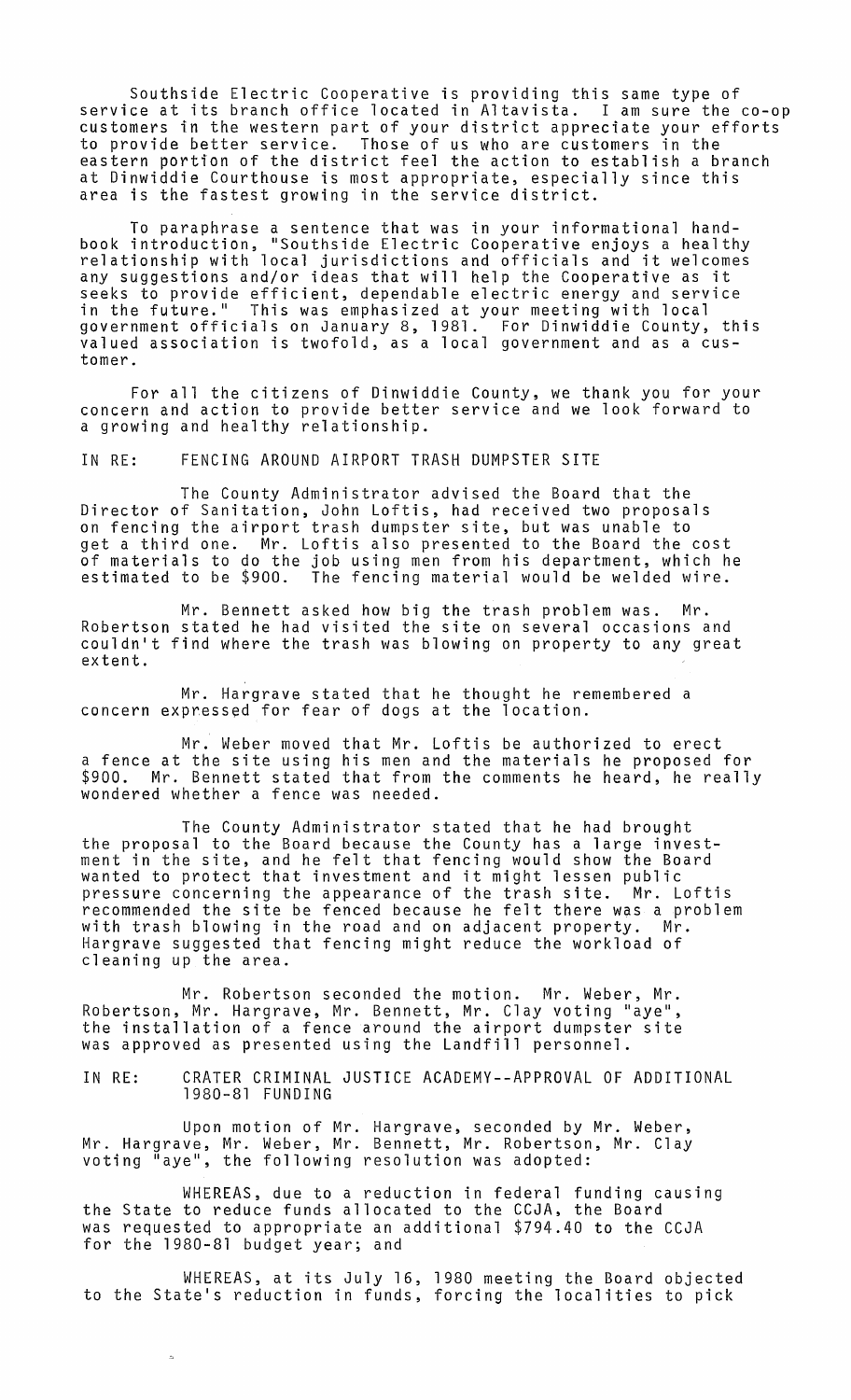up the balance, and therefore denied the additional appropriation; and

WHEREAS, because of the Board's action, the Academy has advised that it must close its doors to Dinwiddie County, thus causing training for several of the personnel of the Sheriff's Department to be disrupted; and

WHEREAS, the Board took its original action as an expression of difference with the State's action, realizing the denial of funds would most likely have to be addressed at a later date;

NOW THEREFORE BE IT RESOLVED by the Board of Supervisors of Dinwiddie County, Virginia that an additional \$794.40 be appropriated for the 1980-81 budget allocation to the Crater Criminal Justice Academy.

IN RE: STREET LIGHT REQUEST--WEST PETERSBURG

Mr. Robertson brought to the Board a request from Mr. John Crawley, a resident of West Petersburg, to have a street light installed near his home. There is a vacant area near his house which is not lighted and he would like the light installed for security reasons. Mr. Robertson moved that the street light be approved. Mr. Weber seconded the motion.

Mr. Hargrave asked if the street Mr. Crawley lived on was lighted and, if so, couldn't the existing lights be rearranged to accommodate his needs.

The County Administrator stated that he and Mr. Don White, representative from VEPCO, had reviewed the area and the existing lights meet the company1s lighting specifications; therefore, they'could not recommend to the Board the installation of another light in that area.

Mr. Bennett stated that he didn't want to see the Board install a light for just one individual, and in the past, the Board followed VEPCO's recommendations. He further stated that even a freet light bill was getting out of hand and he hated to the street light bill was getting out of hand and he hated to

Mr. Robertson, Mr. Weber voting "aye", Mr. Bennett, Mr. Hargrave, Mr. Clay voting "nay", the request was denied.

IN RE: EXECUTIVE SESSION

Upon motion of Mr. Hargrave, seconded by Mr. Bennett, Mr. Hargrave, Mr. Bennett, Mr. Weber, Mr. Robertson, Mr. Clay voting linity. In the Board moved into Executive Session at 9:27 P.M. to discuss legal matters. The meeting reconvened into Open Session at 10:34 P.M.

IN RE: SALARY INCREASE FOR 1981-82 BUDGET PREPARATION

The Board discussed various percentages to be used for salary increases in preparing the 1981-82 budget.

Mr. Weber moved that 10% be approved for County employees including fringe benefits. Mr. ,Robertson seconded the motion. Mr. Weber and Mr. Robertson voted "aye". Mr. Hargrave, Mr. Bennett, Mr. Clay voted "nay".

Mr. Bennett moved that for budget development, the County Administrator use a percentage not to exceed 9%, including fringe benefits, for salary increases for County employees. Mr. Hargrave seconded the motion. Mr. Bennett, Mr. Hargrave Mr. Robertson, Mr. Clay voted "aye". Mr. Weber voted "nay."

IN RE: COMMITTEE FOR DISCUSSION OF COUNTY RECREATION PROGRAMS AND YMCA INVOLVEMENT

Mr. Robertson suggested that a committee consisting of

BOOK 7

 $\perp$